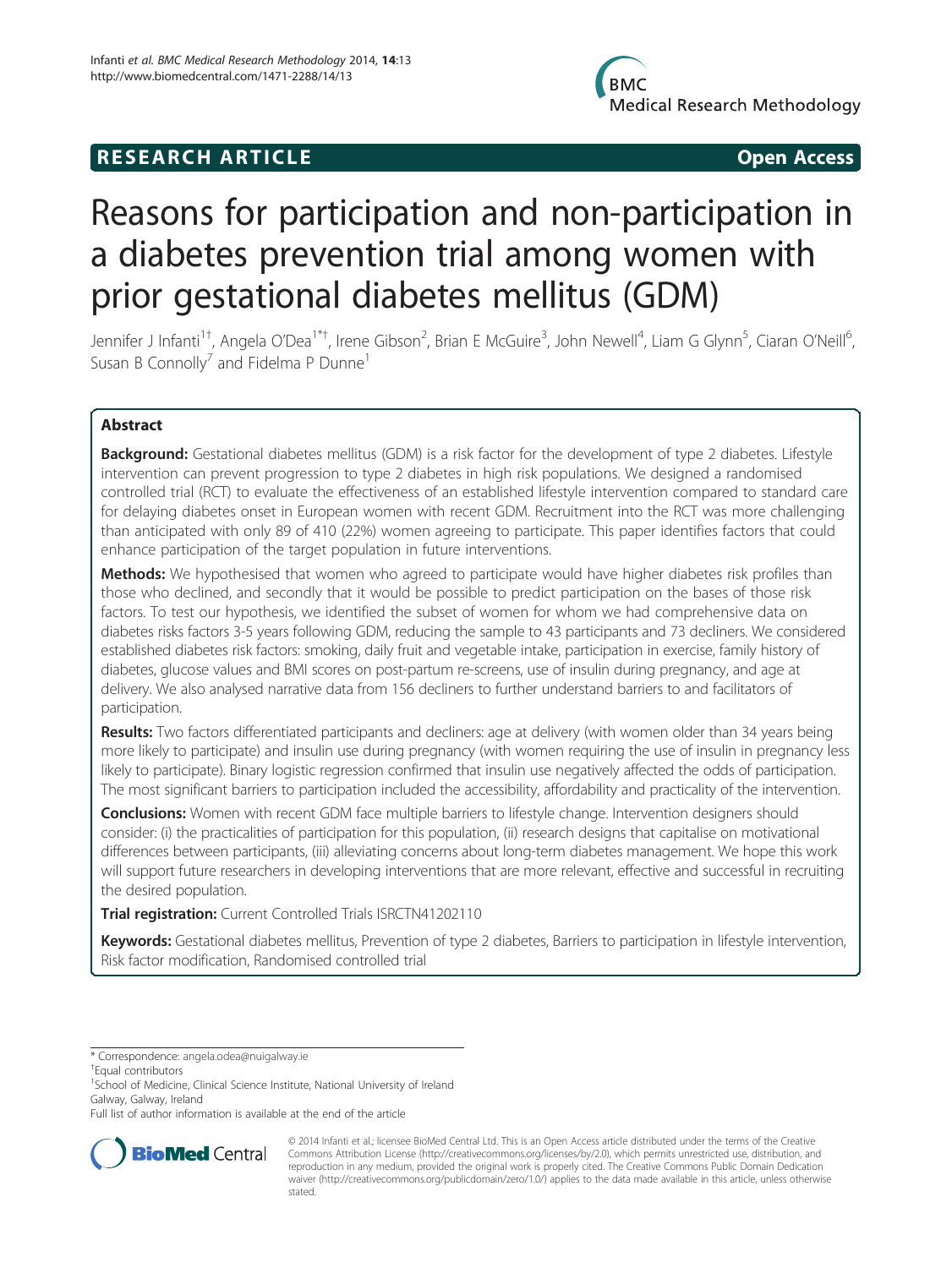# Background

The prevalence of gestational diabetes mellitus (GDM) is growing around the world [\[1,2](#page-9-0)], and the adverse maternal and neonatal implications of GDM are now well established [\[1,3-7](#page-9-0)]. GDM is associated with increased stress and depression during pregnancy [\[7](#page-9-0)] and can have long-term consequences for the mother and child, including increased risk of hospital admission, obesity, heart disease and type 2 diabetes in later life [[8](#page-9-0)[-14](#page-10-0)]. In-deed, Bellamy et al. [[10\]](#page-9-0) found that progression to type 2 diabetes is increased seven-fold in women with prior GDM compared to women with normal glucose tolerance (NGT) in pregnancy.

Since the 1990s, evidence has increasingly demonstrated that healthy lifestyle intervention and behaviour modification has the potential to delay if not prevent progression to type 2 diabetes in high risk populations [[15-21](#page-10-0)]. For example, the American National Institutes of Health designed an intensive individualised intervention targeted at improving eating and physical activity habits, called the Diabetes Prevention Program (DPP). The DPP led to a 50% reduction in diabetes incidence in adults with pre-diabetes [[18,21\]](#page-10-0). Similarly the Finnish Diabetes Prevention Study (FDPS) demonstrated that weight loss from lifestyle change reduces the incidence of type 2 diabetes in patients with pre-diabetes [[19](#page-10-0)]. Other studies have shown lifestyle intervention to be at least as effective as pharmacological intervention in reducing the risk of type 2 diabetes in people with impaired glucose tolerance [\[22\]](#page-10-0). Lindstrom et al. [\[23\]](#page-10-0) found that lifestyle changes are sustained and the incidence of diabetes reduced after the intervention stops.

There is limited evidence, however, to support the efficacy of diabetes prevention programmes in women with a history of GDM. The most compelling evidence in this subgroup comes from the DPP which showed a 50% reduction in diabetes incidence in women within 10 years of GDM [[24](#page-10-0)]. Efforts to engage women with a more recent history of GDM in type 2 diabetes prevention efforts have largely proven challenging though, due to problems with uptake of screening services post-pregnancy [[25,26](#page-10-0)] and recruitment and retention challenges in the case of behaviour modification interventions [\[27,28\]](#page-10-0).

In fact, the literature suggests that women with prior GDM who are at highest risk of developing type 2 diabetes tend to receive the fewest follow-up health care services [[29\]](#page-10-0). In exploring reasons for non-attendance at services, a small number of studies have considered risk perceptions and health behaviours in women with prior GDM. In terms of risk perception, evidence suggests that women with prior GDM tend to have an accurate perception of the general risk of developing type 2 diabetes [\[30,31](#page-10-0)]. Yet, despite understanding the association between GDM and future diabetes, women with prior GDM hold inaccurate perceptions of their personal risks of the disease. Even those women at the highest risk of developing type 2 diabetes typically do not perceive themselves to be at an elevated risk as they intend to modify their health behaviours in the future [[30-32\]](#page-10-0).

Notably, studies have shown that having an intention to engage in health behaviour modification does not always translate into actual changes in health behaviours. For example, Kim et al. [\[30\]](#page-10-0) and Doran and Davis [[33](#page-10-0)] found that women with prior GDM who perceived themselves to be at high risk of developing type 2 diabetes *and* planned to modify their future health behaviour were also associated with the lowest fruit and vegetable consumption, and self-reported no physical activity (or any other recent modifications to their health or lifestyle behaviours). A small number of studies have used qualitative methodologies to explore the barriers to and facilitators of post-partum follow-up care in a cohort of women with re-cent GDM. Bennett et al. [\[34\]](#page-10-0) found that feelings of emotional stress due to adjusting to a new baby and fear of receiving a diabetes diagnosis were the primary barriers to accessing post-partum follow-up care. In fact, women in their study reported preferring a state of unknowing to continuing with the necessary behavioural changes, such as dietary restrictions and blood monitoring, required to reduce diabetes risks. Fear of receiving bad news has been reported as a barrier to participation in other intervention trials too [[35](#page-10-0)].

In an effort to determine the specific factors that could improve attendance and participation in diabetes prevention programmes, Daspupta et al. [\[36\]](#page-10-0) invited women within five years of a GDM diagnosis to a focus group discussion with the aim of delineating factors that could enhance participation and engagement in diabetes prevention programmes. Tellingly, of the 1201 women who received invitations to participate in the study, only 120 contacted study personnel (10%) and only 29 women actually attended one of the four focus groups. Discussants expressed a need for social support to achieve changes in dietary and physical activity habits. In this regard, face-toface interactions with peers and professionals were preferred, with adjunctive roles for the Internet/social media. Furthermore, direct participation of partners/spouses in type 2 diabetes prevention programmes was viewed as important to enhance support for behavioural change at home. Discussants highlighted work and child-related responsibilities as potential barriers to participation, and emphasised the importance of childcare support to allow attendance.

Despite this instructive body of work, there is little information about the feasibility of offering a lifestyle intervention in a community setting with a population of women with a recent history of GDM. Further research is required to understand the characteristics of women who participate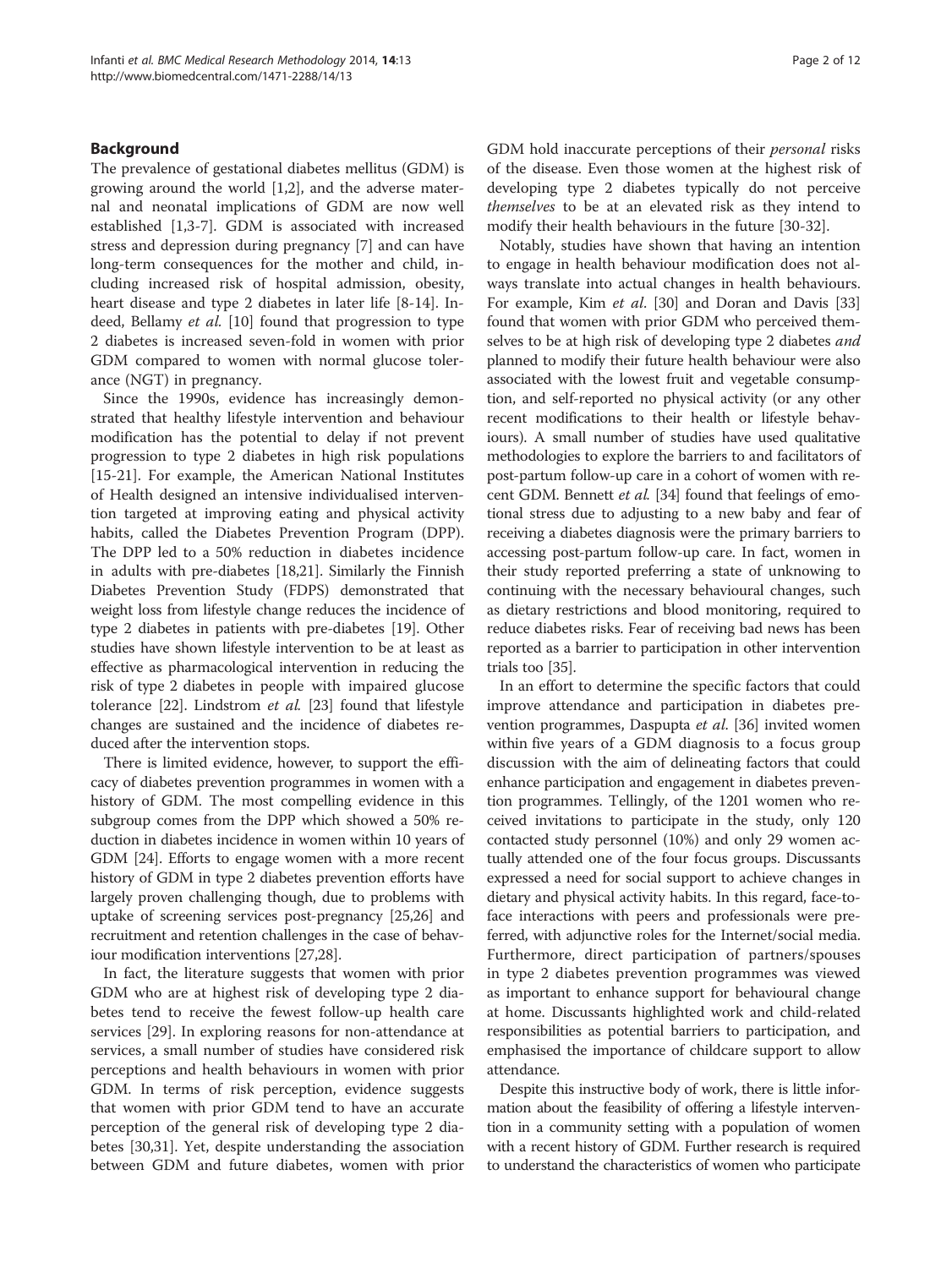in behaviour modification programmes and whether they differ from non-participators in terms of lifestyle, health status or family history of diabetes. Additionally, we need a better understanding of the specific difficulties faced by women with recent GDM in participating in diabetes prevention trials and programmes. Without such understanding, we have little evidence to draw from to enhance participation of this particular group when planning future RCTs and interventions.

In Ireland, the Atlantic Diabetes in Pregnancy (Atlantic DIP) programme was established in 2005 to investigate screening strategies, interventions and follow-up of women with GDM with a view to diabetes prevention in the longterm [\[1\]](#page-9-0). In routine clinical practice in Ireland there is no lifestyle modification intervention for women with prior GDM to reduce the risk of developing type 2 diabetes. In this context, we designed a randomised controlled trial to evaluate the feasibility and effectiveness of an established community-based lifestyle and risk factor modification intervention, the Croí MyAction programme, compared to standard health care for delaying diabetes onset in women with recent GDM [[37](#page-10-0)].

Croí MyAction is a 16 week cardiovascular prevention programme with an emphasis on lifestyle modification (smoking cessation, healthy food choices and physical activity), medical risk factor management (blood pressure, lipids and glucose) and the prescription of cardio-protective medication where appropriate. The programme is nurseled and delivered by a specially trained multidisciplinary team (MDT) which includes a dietician, physiotherapist and physical activity specialist, supported by a physician. The MyAction model of care evolved from the EuroAction study [[38\]](#page-10-0), which demonstrated that a nurse-managed, multidisciplinary, and family-based programme could achieve healthier lifestyle changes and better risk factor control than usual care at one year. Subsequently, Croí MyAction was established as a partnership between Croí (an Irish heart and stroke charity) and Imperial College London, the coordinating centre for the EuroAction study [\[39\]](#page-10-0). The Croí MyAction programme has demonstrated striking results so far in terms of improving adherence to a healthy diet, reducing both obesity and central obesity and also significantly improving physical activity levels [[40](#page-10-0)] – all interventions which have been shown to reduce risk of progression to type 2 diabetes. While Croí MyAction is designed for individuals at high risk of developing cardiovascular disease we anticipate that it will be similarly effective in reducing long-term diabetes risks in women with prior GDM.

The RCT is currently underway. However, trial recruitment proved far more difficult than initially anticipated despite the promise of a free-of-charge lifestyle intervention for reducing progression from GDM to type 2 diabetes (Croí MyAction). This paper reports on (i) differences

between a subset of participants and decliners in our trial; and (ii) the reasons for non-participation cited by all decliners. Through this research we hope to foster a better understanding of barriers to and facilitators of trial participation for women with prior GDM, and in the process support the development of interventions that are more relevant, effective and successful in recruiting the desired population.

# **Methods**

Our study design, recruitment process and intervention arms are described elsewhere [\[37\]](#page-10-0). Briefly, we invited 410 women with prior GDM to participate in a RCT of the Croí MyAction lifestyle intervention programme (full clinical research ethics committee approval was obtained on 27 March 2012 with an amendment approved on 1 September 2012). Of the total 410 women invited to the trial, 89 (or 22%) agreed, 156 declined (38%), and the remainder were not contactable. Among those women who agreed, 35 did not meet our eligibility criteria of glucose dysfunction at baseline and were excluded from the study. Thus a total of 54 women with a history of GDM and persistent post-partum glucose dysfunction [impaired glucose tolerance (IGT) or impaired fasting glucose (IFG)<sup>a</sup>], have been randomly assigned to a control arm  $(n = 27)$  or to the Croí MyAction intervention group ( $n = 27$ ). Women in the control arm receive usual health care advice, defined as written information on diet and lifestyle changes for reducing diabetes risks and visits with general practitioners as required. The intervention group receives usual health care as per the control group in addition to attending the 12-week Croí MyAction lifestyle modification programme. Croí MyAction comprises a group exercise programme, group health promotion or education seminars, and one-to-one meetings with a multidisciplinary health care team focusing on personalised risk factor reductions.

For this paper, we wanted to examine the characteristics of the participants versus the decliners to isolate any key differences that might be predictive of participation. Upon analysis of the available dataset, we identified 43 out of the 89 participants and 73 out of 156 decliners who had returned for follow-up testing 3-5 years post-partum [[41](#page-10-0)]. The statistical analyses in this paper draw from the clinical, anthropometric and demographic characteristics of this sample of 116 women. In addition, we summarise barriers to participation in the trial from the total number of decliners ( $n = 156$ ). All of these women are part of an ongoing research study on gestational diabetes known as Atlantic Diabetes in Pregnancy (DIP) programme, which has been running since 2005. Each woman has given her consent in writing for her personal health data to be used as part of the ongoing research programme. The women are free to decline to participate in any particular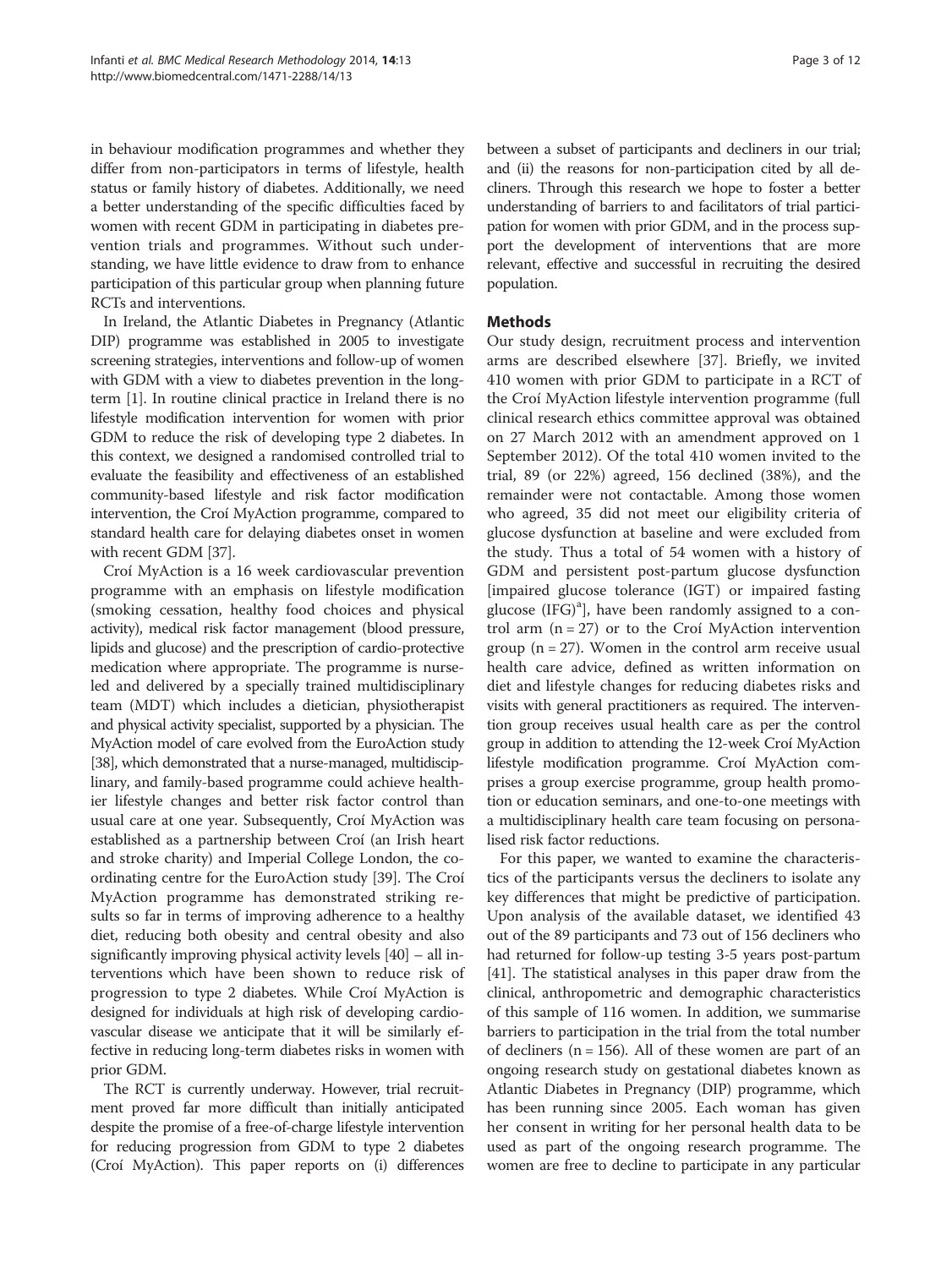phase of the research. We obtained ethical approval from the Clinical Research Ethics Committee of Galway University Hospital for the conversion study [\[41\]](#page-10-0) in March 2011, and for the clinical trial in 2012.

We hypothesised that there would be differences between participants and decliners to the trial based on known type 2 diabetes risk factors, and that we would be able to predict probability of participation based on these risk factors. Therefore, the primary response variable of interest is whether a person agreed to participate in the intervention or not. The explanatory variables include the following known type 2 diabetes risk factors: first degree relative with diabetes mellitus (DM); smoking status; exercise participation; daily fruit and vegetable intake; insulin use during pregnancy; post-pregnancy impaired fasting glucose (IFG); post-pregnancy impaired glucose tolerance (IGT); fasting plasma glucose (FPG) value and 2 hour plasma glucose (PG) value, 3-5 years following GDM; body mass index (BMI); and the covariate, age at delivery.

To test our hypotheses, two different approaches were used. First, in order to describe the variables in question and to identify any differences between participants and decliners on those variables, we undertook univariate analysis using Chi-square and T-tests. The Chi-square analysis investigated associations between participants and decliners based on the following categorical variables: family history of type 2 diabetes (yes/no), current smoking status (yes/no), meets daily exercise intake requirements (yes/no), meets daily fruit and vegetable intake requirements (yes/no), insulin use during GDM pregnancy (yes/no), and whether blood glucose values met the diagnostic criteria for either or both of IFG or IGT on a post-partum oral glucose tolerance test (OGTT) (yes/no). T-tests were used to compare the participants and decliners across the continuous variables of: FPG values, 2-hour PG values, BMI and age at delivery.

Secondly, in order to identify variables that may be useful predictors of participation we undertook multivariate analysis, in the form of: logistic regression analysis (using variable selection procedures and the least absolute shrinkage and selection operator [LASSO]; and classification tree analysis (pruned on misclassification). All statistical analyses were carried out with Minitab (version 16) and R (version 2.15) software, using rpart, rpart.plot and beanplot libraries. Model checking was based on deviance and the Hosmer-Lemeshow test. Finally, we summarised the stated barriers to participation available from the 156 decliners.

#### Results

# Comparison of participants to decliners Chi-square analysis and T-tests

The Chi-square test of independence was performed to determine if participants and decliners are distributed

differently depending on their health status, using Fisher's exact test when appropriate. The results of this analysis are presented in Table 1. Only one significant association was found: women that used insulin during the index GDM pregnancy were associated with lower participation rates than those that did not use insulin in pregnancy:  $\chi^2$  $(1, N = 116) = 6.947$ ,  $p < .01$ . Of the total number of women who used insulin, only 22% agreed to participate in the trial (77% declined); whereas 46% of those who did not use insulin agreed to participate (54% declined).

T-tests of differences between the 43 participants and 73 decliners are presented in Table [2](#page-4-0). There was no evidence against normality for the continuous variables. The groups differed significantly on one variable: age at delivery. On average, participants were 2 years older.

| Table 1 Chi-square analysis of association |  |
|--------------------------------------------|--|
|--------------------------------------------|--|

| <b>Categorical variables</b>                       |                                                     |                                             |                    |                              |  |  |
|----------------------------------------------------|-----------------------------------------------------|---------------------------------------------|--------------------|------------------------------|--|--|
|                                                    | <b>Consented to</b><br>participate<br>$n = 43(37%)$ | Declined to<br>participate<br>$n = 73(63%)$ | All<br>$(n = 116)$ | P-value<br>$x^2$ test        |  |  |
| First degree<br>relative with<br>diabetes mellitus |                                                     |                                             |                    |                              |  |  |
| No                                                 | 22 (35%)                                            | 41 (65%)                                    | 63                 | 0.601                        |  |  |
| Yes                                                | 21 (40%)                                            | 32 (60%)                                    | 53                 |                              |  |  |
| Smoker                                             |                                                     |                                             |                    |                              |  |  |
| Past                                               | 17 (41%)                                            | 25 (59%)                                    | 42                 | 0.790                        |  |  |
| Current                                            | 7 (39%)                                             | 11 (61%)                                    | 18                 |                              |  |  |
| Never                                              | 19 (34%)                                            | 37 (66%)                                    | 56                 |                              |  |  |
| Meets daily<br>exercise<br>requirements            |                                                     |                                             |                    |                              |  |  |
| No                                                 | 5 (31%)                                             | 11 (69%)                                    | 16                 | 0.604                        |  |  |
| Yes                                                | 38 (38%)                                            | 62 (62%)                                    | 100                |                              |  |  |
| Meets daily fruit<br>and vegetable<br>requirements |                                                     |                                             |                    |                              |  |  |
| No                                                 | 0                                                   | $3(100\%)$                                  | 3                  | 0.178                        |  |  |
| Yes                                                | 43 (38%)                                            | 70 (62%)                                    | 113                |                              |  |  |
| Insulin use during<br>pregnancy                    |                                                     |                                             |                    |                              |  |  |
| No                                                 | 33 (46%)                                            | 38 (54%)                                    | 71                 | 0.008<br>95% CI<br>(7.5, 41) |  |  |
| Yes                                                | 10 (22%)                                            | 35 (77%)                                    | 45                 |                              |  |  |
| IFG at follow-up                                   |                                                     |                                             |                    |                              |  |  |
| Nο                                                 | 34 (36%)                                            | 61 (64%)                                    | 95                 | 0.544                        |  |  |
| Yes                                                | 12 (57%)                                            | 9 (43%)                                     | 21                 |                              |  |  |
| IGT at follow-up                                   |                                                     |                                             |                    |                              |  |  |
| No                                                 | 41 (38%)                                            | 68 (62%)                                    | 109                | 0.631                        |  |  |
| Yes                                                | 2 (29%)                                             | 5 (71%)                                     | 7                  |                              |  |  |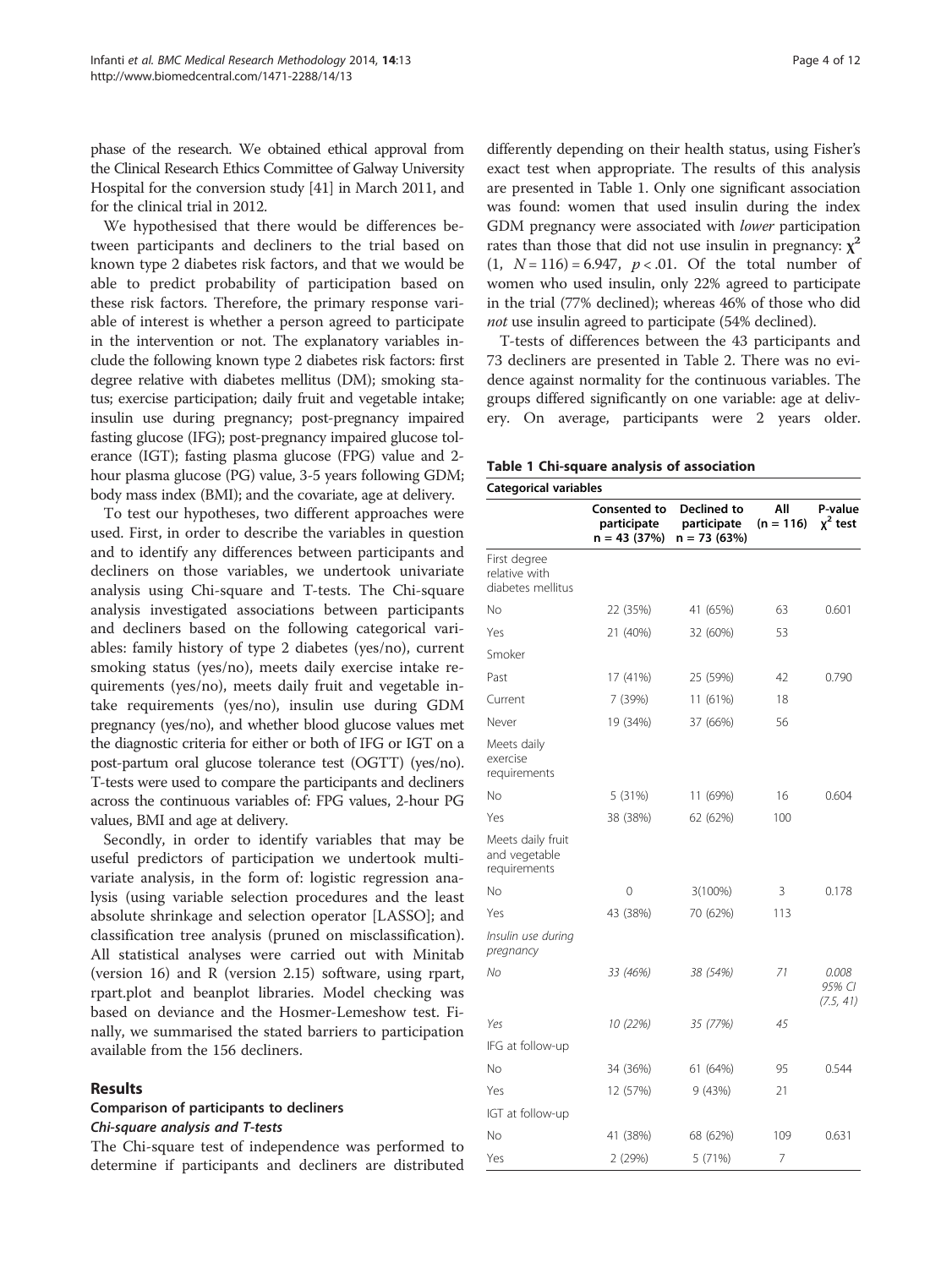| Continuous variables                |                                          |                                       |                                                     |         |  |  |  |
|-------------------------------------|------------------------------------------|---------------------------------------|-----------------------------------------------------|---------|--|--|--|
|                                     | Consented to<br>participate ( $n = 43$ ) | Declined to<br>participate $(n = 73)$ | 95% Confidence interval (CI),<br>Consent-No consent | P-value |  |  |  |
|                                     | Mean (SD)                                | Mean (SD)                             |                                                     |         |  |  |  |
| Fasting plasma glucose at follow-up | 5.3(0.63)                                | 5.2(0.71)                             | $(-0.34, 0.17)$                                     | 0.526   |  |  |  |
| 2-hour plasma glucose at follow-up  | 5.4 (1.55)                               | 6.3(2.37)                             | $(-0.06, 0.11)$                                     | 0.619   |  |  |  |
| BMI at follow-up                    | 33.3 (5.98)                              | 32.1 (6.59)                           | (-3.52, 1.24)                                       | 0.344   |  |  |  |
| Age at delivery                     | 36.1 (4.48)                              | 34.1(5.05)                            | (0.21, 3.8)                                         | 0.029   |  |  |  |

#### <span id="page-4-0"></span>Table 2 T-tests of differences between participants and decliners

Specifically, the mean age at delivery for participants was 36 years while the mean age at delivery for decliners was 34 years. There was no evidence against normality for the continuous variables in question.

# Predicting probability of participation Binary logistic regression analysis

Logistic regression analysis using variable selection and the LASSO was used to identify useful predictors of participation in the trial. The analysis identified insulin use during pregnancy and age at delivery as the only significant predictors of the probability of participation. The 'meets daily fruit and vegetable intake' variable was not included in the logistic regression analysis due to small cell counts.

Table 3 shows the model estimates from both the full and reduced models. The reduced model identified two useful predictors; namely, age at delivery, and whether an individual was on insulin or not during pregnancy. From the table it can be seen that the estimated odds

of participating increase by 1.12 per unit increase in age; and are 0.35 times lower for insulin users compared to non-insulin users. The odds ratio, however, gives no indication of the underlying probability of an individual participating in the trial. Rather, it provides the multiplicative effect on the odds based on a reference category (for a categorical predictor) or per unit increase (for a continuous predictor). Thus, a plot of the corresponding estimated probability is needed to highlight the effect of increasing age for insulin and non-insulin users (Figure [1\)](#page-5-0).

#### Classification tree analysis

A classification tree (pruned on misclassification) was grown to identify useful cutpoints for the potential predictors of participation (Figure [2](#page-5-0)). The (pruned) classification tree identified insulin use and age at delivery as useful predictors; that is, those women using insulin during the index pregnancy, irrespective of age, were classified as decliners;

| Table 3 Full and reduced binary linear regression models of consent to participate |  |  |
|------------------------------------------------------------------------------------|--|--|
|                                                                                    |  |  |

|                       | Full model* |       |       |         | Reduced model (LASSO) |       |       |         |
|-----------------------|-------------|-------|-------|---------|-----------------------|-------|-------|---------|
| Variable              | OR          | Lower | Upper | P-value | OR                    | Lower | Upper | P-value |
| Age (years)           | 1.12        | 1.01  | 1.23  | 0.02    | 1.09                  | 1.00  | 1.18  | 0.05    |
| First degree relative |             |       |       |         |                       |       |       |         |
| (Yes vs. No)          | 0.77        | 0.32  | 1.85  | 0.55    |                       |       |       |         |
| Smoker                |             |       |       |         |                       |       |       |         |
| (Past vs. Never)      | 1.91        | 0.72  | 5.06  | 0.18    |                       |       |       |         |
| (Current vs. Never)   | 1.65        | 0.46  | 5.93  | 0.43    |                       |       |       |         |
| Exercise              |             |       |       |         |                       |       |       |         |
| (Yes vs. No)          | 0.98        | 0.27  | 3.49  | 0.97    |                       |       |       |         |
| Insulin use           |             |       |       |         |                       |       |       |         |
| (Yes vs. No)          | 0.35        | 0.14  | 0.86  | 0.02    | 0.34                  | 0.14  | 0.82  | 0.01    |
| IFG at follow-up      |             |       |       |         |                       |       |       |         |
| (Yes vs. No)          | 1.27        | 0.43  | 3.77  | 0.66    |                       |       |       |         |
| IGT at follow-up      |             |       |       |         |                       |       |       |         |
| (Yes vs. No)          | 0.59        | 0.09  | 3.94  | 0.58    |                       |       |       |         |
| BMI                   | 1.04        | 0.97  | 1.11  | 0.26    |                       |       |       |         |

C statistic: Full =  $0.71$ , Reduced =  $0.68$ 

\*Fruit and vegetable intake excluded due to sparse data (113/116 had adequate fruit and vegetable intake).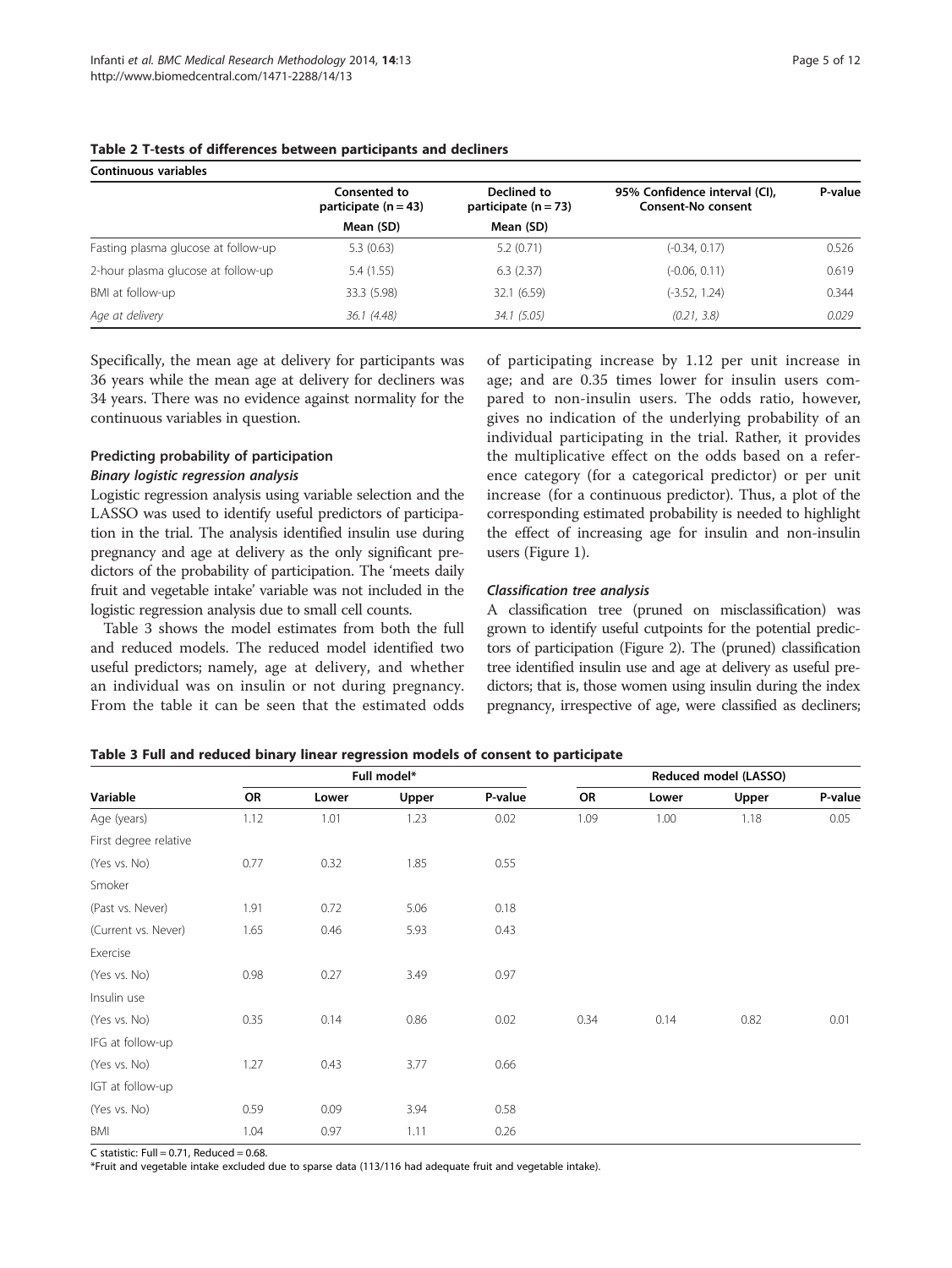<span id="page-5-0"></span>

those women not using insulin and > 34 years were classified as participators; and women not using insulin and  $\leq 34$ years were classified as decliners.

The predictive ability of the tree is assessed by looking at the proportion of women correctly classified by the tree. Figure 2 shows the number of women correctly classified and the corresponding percent correctly classified at each (terminal) node. For example, if insulin use alone was used as a classifier for non-participation, 78% (of those taking insulin) were correctly classified. Those not using insulin during pregnancy and > 34 years were classified as participants, with a correct classification rate of 57%. Those that did not use insulin during pregnancy and ≤ 34 years were classified as decliners, with a correct classification rate of 69%. Overall, 79 of the 116 women (68%) were classified correctly by the tree model.

#### Comparison summary

In summary, there were no significant differences between participants and decliners on lifestyle variables (smoking behaviour, healthy eating behaviour and exercise behaviour) or in terms of their diabetes status (IFG, IGT, FPG, 2-hour PG), BMI, or family history of diabetes. Participants and decliners differed significantly on two variables: age at delivery (with women older than 34 years being more likely to participate) and insulin use for glucose control during pregnancy (with women requiring the use of insulin less likely to participate). In terms of predicting participation, the evidence suggests that, for this sample, the factors significantly predictive of probability of participation are age at delivery and insulin use during pregnancy. However, the model gives no indication as to which split in age is most informative. The classification tree suggests that the effect of age is most informative when considering individuals above and below 34 years of age. It should be noted, however, that neither the logistic model nor the tree are intended to be used as prediction algorithms. Rather, they help to identify potentially useful predictors and potentially useful cutpoints for continuous predictors. The cutpoint identified here supports the existing evidence that older women are more likely to participate in research than younger women [\[31](#page-10-0)].

#### Barriers to participation cited by decliners

Stated barriers to participation in the trial are available from the 156 decliners and are described in Table [4.](#page-6-0) In

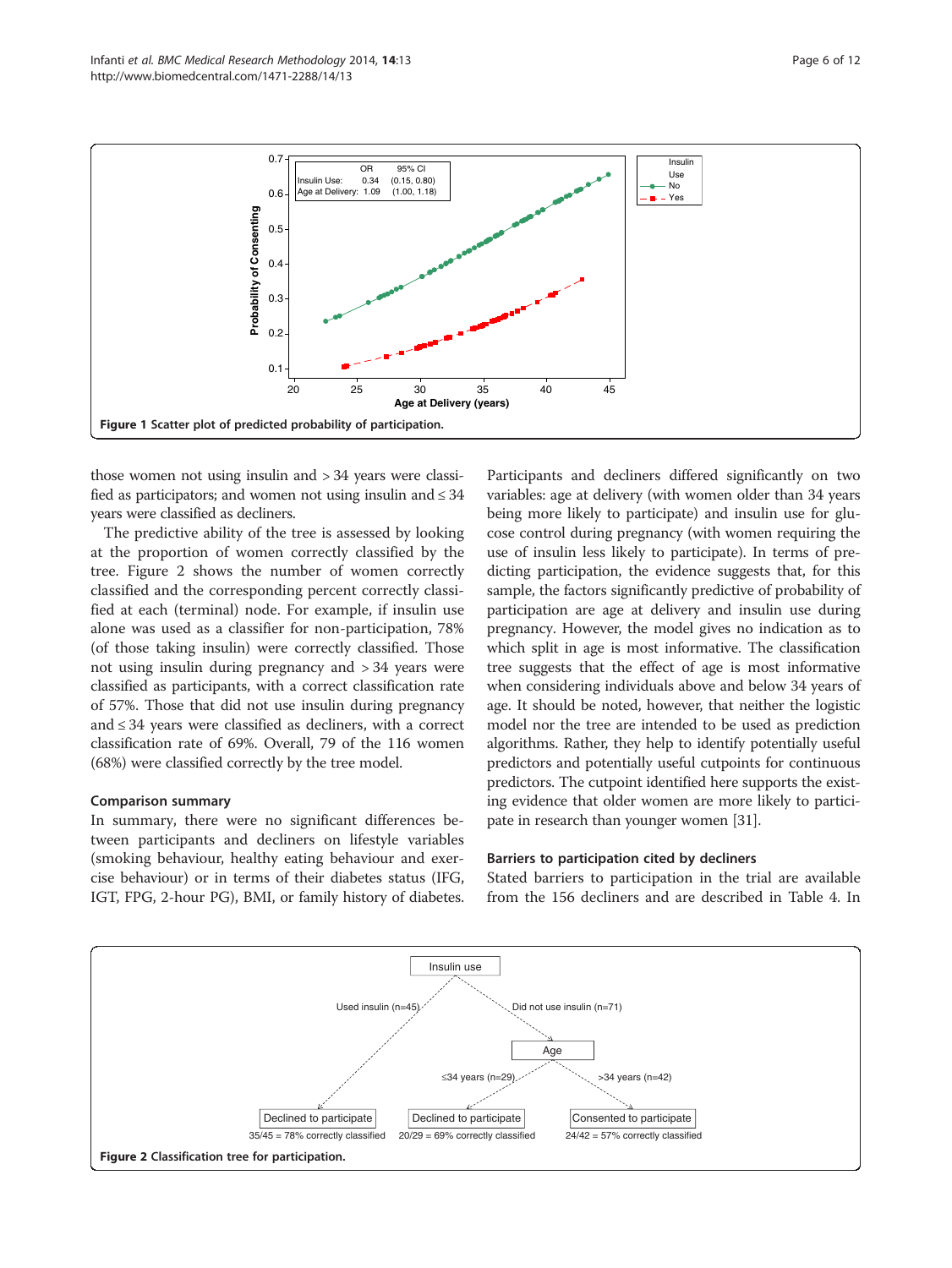| <b>Barrier category</b>                 | <b>Description</b>                                                                                                                                                                                   | Number of times cited<br>(and percentage of<br>respondents who cited barrier) |
|-----------------------------------------|------------------------------------------------------------------------------------------------------------------------------------------------------------------------------------------------------|-------------------------------------------------------------------------------|
| Travel distance/Transport               | Distance to location of intervention; travel expense; lack of transportation                                                                                                                         | 80 (51%)                                                                      |
| Child care commitments                  | Cannot leave children; do not want to leave children; children too young<br>to leave; lack of childcare; leisure time dedicated to children/family activities                                        | 52 (33%)                                                                      |
| Lack of time/Too busy                   | Lack of time to commit to the programme; time commitment required too great;<br>unable to commit to <i>specific</i> times; own and partners' work schedules; child's<br>school and activity schedule | 48 (31%)                                                                      |
| Research and intervention<br>deterrents | Research fatique; discomfort with test procedures; programme times/content                                                                                                                           | 26 (17%)                                                                      |
| risks                                   | Not concerned about diabetes Given the all clear on post-partum tests, therefore not concerned about risks                                                                                           | 23 (15%)                                                                      |
| Lack of social support                  | Lack of a network of friends or family to provide practical or emotional support                                                                                                                     | 9(6%)                                                                         |
| Already taking action on own            | Does not need this programme as taking action on her own                                                                                                                                             | 8(3%)                                                                         |
| Health too poor to participate          | Acute health problems take precedence over chronic health problems                                                                                                                                   | 3(2%)                                                                         |
| Other reasons                           | Planning a pregnancy; caring for parents; learning English; currently living abroad                                                                                                                  | 6(4%)                                                                         |
| No reason given                         | Not interested in participating                                                                                                                                                                      | 4 (3%)                                                                        |

#### <span id="page-6-0"></span>Table 4 Barriers to participation cited by decliners

total, 251 statements were available for coding as some women cited several reasons for declining to take part in the intervention. Coded statements were grouped into themes that reflected similar or related barriers.

Above all, travel distance, child care commitments and lack of time to devote to the programme presented the most significant barriers to participation for this cohort of women. This finding is not surprising given the target population: women with recent GDM, many of whom have other children and also work outside the home. Indeed, such barriers have been shown to be particularly relevant to women [\[34,35](#page-10-0)]. Many of the women invited to our trial were from rural areas up to a 2-hour drive from the intervention site. For these women, the travel distance and expense, in addition to the length of the programme, was a prohibitive factor. A number of women simply stated that they had children at home and therefore could not attend the programme, some qualifying this statement by saying that they did not want to leave the children but would prefer to spend any spare time they had with their children; others said their children were too young to leave. Many specified that, with the demands of their own schedules and their partners' schedules, they could not commit to being able to leave the family at a regularly scheduled time each week.

Research fatigue also emerged as a significant reason for non-participation for the population of women targeted in this study. This finding may reflect the fact that an intensive programme of research on the issue of GDM has been ongoing in the region for over five years, and the women invited to participate in this trial had all been involved in earlier phases of the research. Moreover, one of the baseline tests - the Oral Glucose Tolerance Test - requires

fasting for a minimum of 8 hours prior to the test, then 3 blood draws over the course of 2 hours. This procedure in itself presented a barrier to participation for some women. On the other hand, a significant number of women were not concerned about their health or diabetes risks and felt they were not in need of the intervention programme as they intended to take action to improve their health. This finding affirms those of other studies on women with GDM [[30](#page-10-0)]. Finally, although lack of social support was only explicitly identified by a small number of women as a reason for declining to take part in the trial, it appeared to be an important confounding factor in many of the other barrier categories too. Essentially, if there was no one else to assume the responsibilities of running the home and caring for children, it felt prohibitively difficult for many women to commit to a time-intensive intervention programme requiring a regular commitment of time.

#### Discussion/conclusions

Of a fairly large potential candidate population, relatively few women who received information about the trial agreed to participate. For the following reasons we expected uptake to be higher:

- The intervention (Croí MyAction programme) is delivered in an accessible, non-medical community setting, free-of-charge to participants;
- The intervention offers flexible options for delivery (for example, a home-based option with fewer on-site visits is available, if necessary) and allows participants to make up missed sessions on future programme dates;
- The intervention combines individual and group-based components, and encourages participants to enrol a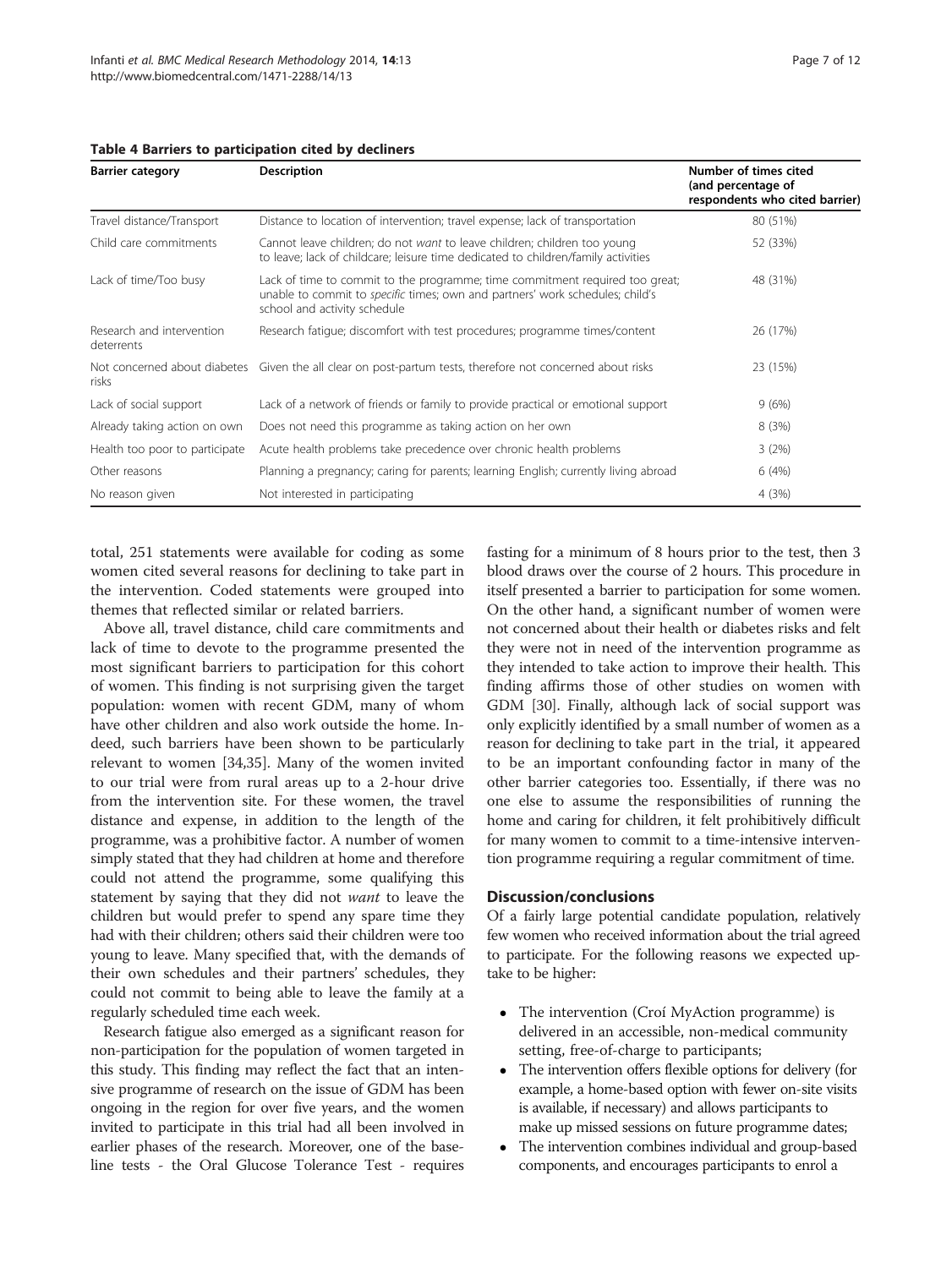friend or family member as a full participant for social support and motivation outside programme times;

- The program is multidisciplinary, recognising that changing lifestyle and health behaviour requires the expertise of a variety of health care professionals;
- The intervention has very high uptake, retention and success rates with its current target population (individuals at high risk of cardiovascular disease).

Additionally, since the initiation of the Atlantic DIP research programme in 2005, health care providers in our region have increased their focus on providing accessible and relevant clinical recommendations to women with GDM during all antenatal visits. Thus it was expected that women would be motivated to improve their health following GDM.

Overall, the results do not support our hypothesis that participants and decliners differ significantly in their diabetes risk profiles. In fact, in this population, the groups did not differ significantly on lifestyle variables (smoking behaviour, healthy eating behaviour and exercise behaviour), diabetes status (IFG, IGT, FPG, 2-hour PG), BMI, or family history of diabetes. Participants and decliners differed significantly on only two variables: age at delivery (with women older than 34 years being more likely to participate) and insulin use during pregnancy (with women requiring the use of insulin less likely to participate).

Our finding on age is consistent with other studies (for example, see [[31](#page-10-0)]) which suggest that older women tend to participate in prevention studies more frequently than younger women. The finding on insulin use, however, was contrary to our expectations and previous research [\[30,31](#page-10-0)]. We hypothesised that women requiring insulin during their GDM pregnancy would be more cognisant of the severity of diabetes and their personal risks of developing type 2 diabetes and therefore more motivated to avoid the disease. However, the opposite was found in this sample. Interestingly, Bennett et al. [[34\]](#page-10-0) found that women who were at highest risk of developing diabetes, based on antenatal glucose testing and requirement of insulin during pregnancy, appeared to receive the fewest post-partum follow-up care services. Bennett's study concluded that women's concerns about their post-partum and future health actually prevented them from accessing follow-up medical care and monitoring. At this point in our study, we are uncertain if similar anxieties associated with receiving a diabetes diagnosis may have been a deterrent to participation. We are conducting interviews with participants in our trial upon completion of the intervention to explore their pre- and post-programme health concerns. If time permits, we also intend to invite a subset of the decliners for telephone interviews to further explore their reasons for non-participation.

The uptake rate for our study was low: of the 410 women invited to participate in the trial, only 89 (22%) agreed. As summarised in Table [4](#page-6-0), many of the women invited to participate in the trial simply did not consider the intervention accessible, affordable or practical given their lifestyle and carer responsibilities. To put this in context, the average uptake rate for the Croí MyAction (cardiac care) programme is 93%, and the adherence rate (87%) and 1 year retention rate (94%) are also extremely high [\[40\]](#page-10-0). However, these patients are mostly older than our population, and include both males and females. The referral method is also different, with attendees typically being referred to Croí MyAction by their physicians.

Evidence suggests that uptake and adherence rates are generally lower in primary than secondary prevention interventions, likely because individuals attending the former have not experienced a life threatening event. The Diabetes Prevention Program (DPP) and the Finnish Diabetes Prevention Study, for example, reported relatively low levels of participation with community-based diabetes prevention interventions [[42](#page-10-0)] [\[21\]](#page-10-0). Similar problems with recruitment and retention have been reported in the cardiac rehabilitation literature too [[43](#page-10-0)] [\[44](#page-10-0)], where uptake rates are an average of 44% and drop-out rates range from 30% to 50%. The barriers to participation reported in the above literature are similar to those identified in our study, and include: service-related factors (for example, limited programme capacity or timings of sessions); patient-related factors (e.g. distance to travel, being older, being female, and having comorbidities) [\[45,46](#page-10-0)]; psychological barriers such as depression, anxiety and lack of social support [[47](#page-11-0)]; and beliefs about health self-efficacy [[48](#page-11-0)]. Other studies on participation in research have similarly cited childcare and work conflicts as posing barriers [[49](#page-11-0),[50](#page-11-0)], such barriers are likely to be particularly relevant to women [[35](#page-10-0)].

Overall, the evidence suggests that uptake of lifestyle modification programmes is challenging for any segment of the population but particularly so for women with children. The method of recruitment into the programme also seems important, with physician-led recruitment likely to be more effective than mail-outs or advertising methods. However, the most effective methods for recruiting potential participants vary according to the gender, age, and race/ethnicity of those individuals and ongoing assessment and revision of the recruitment strategy is therefore valuable [[51\]](#page-11-0).

# Lessons learned

Women with recent GDM face multiple barriers to lifestyle change. "For them, illness and its management cannot be separated from the broader circumstances of their lives, and many factors compete for the time and attention that treatment regimens require" [[52\]](#page-11-0) (p.361).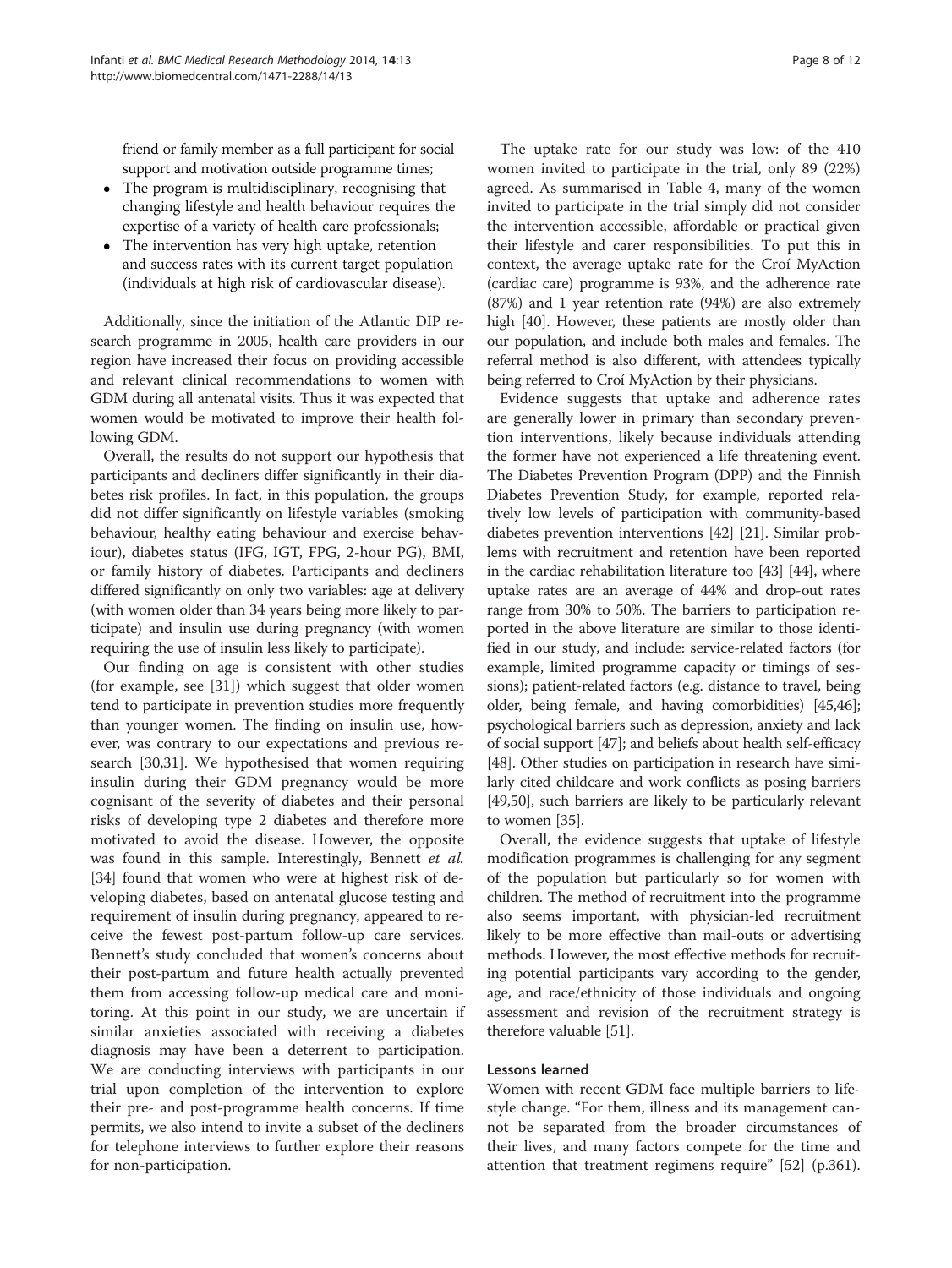The study we describe in this paper is a small trial targeting behaviour change aimed at diabetes prevention. Like other behavioural interventions, the recruitment process into the trial was relatively demanding in terms of researcher time and resources and the recruitment rate was lower than anticipated. While the trial is not yet complete, a number of lessons to increase recruitment into similar future interventions are already apparent. We share these below with the objective of assisting other researchers planning RCTs and diabetes prevention programmes which are targeting the same demographic of women with recent GDM.

# Feasibility studies

Health behaviours are clearly influenced by complex and contextual social, economic and cultural factors, values, beliefs and constraints [\[53](#page-11-0)]. As such, to maximise participation in a study aimed at lifestyle modification and behaviour change, the design and implementation of the intervention needs to give serious consideration to the practicalities of the everyday lives of the target participants. Preliminary research (for example, qualitative studies, feasibility studies or pilot trials) should be undertaken to identify these practical details and determine whether the trial is feasible for the target population.

# Address logistical barriers to participation

Historically, women have been under-represented in clinical trials for various reasons [[54-57\]](#page-11-0). As ours and other studies have shown, the non-participation of women is strongly influenced by logistical issues related to childcare, work responsibilities, travel time and expense, amongst others [\[34,35](#page-10-0),[49,50,55\]](#page-11-0). Given these barriers, to maximise the recruitment of this demographic into RCTs and lifestyle interventions, issues of convenience, relevance and carer-responsibilities must be addressed. This includes, for example, offering home-based study assessments; providing on-site child care facilities; ensuring a wide variety of times and modalities for the intervention; and offering the intervention locally. In general, Hunt et al. [[52](#page-11-0)] instruct that "future intervention[s] need to go further in balancing clinical efficacy with the various and competing nonmedical factors that women with GDM confront on a daily basis, such as the demands of employment, family and economic obligations" (p.362).

# Appropriate trial design

Lifestyle intervention trials differ from traditional treatment trials as participants in the former are at risk of a condition rather than living with a diagnosed condition [[58\]](#page-11-0). Lifestyle intervention designed to prevent a disease or condition requires the considerable time, commitment and motivation of participants. Moreover, patients often have strong preferences for one treatment over

another. For these reasons, Brewin and Bradley [[59](#page-11-0)] argue that such trials should be conducted differently from treatment trials. Their argument is compelling; in essence, if the effectiveness of a lifestyle or behavioural intervention is evaluated after random administration of patients (who may or may not desire the treatment) it will be difficult to distinguish between a treatment that failed because it was not inherently effective and one that failed because it was not targeted towards patients who were suitably motivated. "Problems of interpretation are bound to arise when trials of participative treatments are designed as though they are drug trials without considering the different psychological processes concerned in each" [[59](#page-11-0)] (p.315). Thus, random allocation – which is considered a great strength in traditional RCTs – can be considered a weakness in lifestyle/behavioural intervention trials because it eliminates participant choice. Choosing one's preferred intervention, it is argued, can increase motivation and thereby the success of the intervention [[53](#page-11-0),[60\]](#page-11-0). One solution here may be to adopt a non-randomised approach which capitalises on, rather than ignores, motivational differences between participants by allowing patient choice to dictate the intervention group rather than chance allocation. Such studies have the potential to tell us whether treatment interventions are viable options for patients who choose to use them.

Alternatively, rather than abandoning the RCT completely, realistic compromises should be considered during the design stage in order to increase the potential attractiveness of a trial to participants. For example, patient-preference RCTs – while not without their own limitations – are widely used [\[61](#page-11-0)], or simply ensuring that the control arm of an intervention trial is an attractive option for participants while maintaining investigator equipoise about which intervention is most effective.

# Risk perception and behaviour change

As ours and other studies suggest (see [[30,33\]](#page-10-0)), awareness of GDM as a risk factor for type 2 diabetes may not be sufficient to increase personal risk perception and motivate women to change their lifestyle and health behaviours. Other factors such as emotional stress and fear of diagnosis have been shown to present significant barriers to participation in follow-up health care programmes. There is evidence too that women with GDM have higher levels of perceived pregnancy "hassles" and higher rates of clinical depression [[7\]](#page-9-0). The extent to which this persists after childbirth and between pregnancies is not known, but it is likely that worry about subsequent pregnancies is present for many women who had GDM. To address this, health care providers and researchers must ensure they are providing sufficiently reassuring information about how GDM can be successfully managed in order to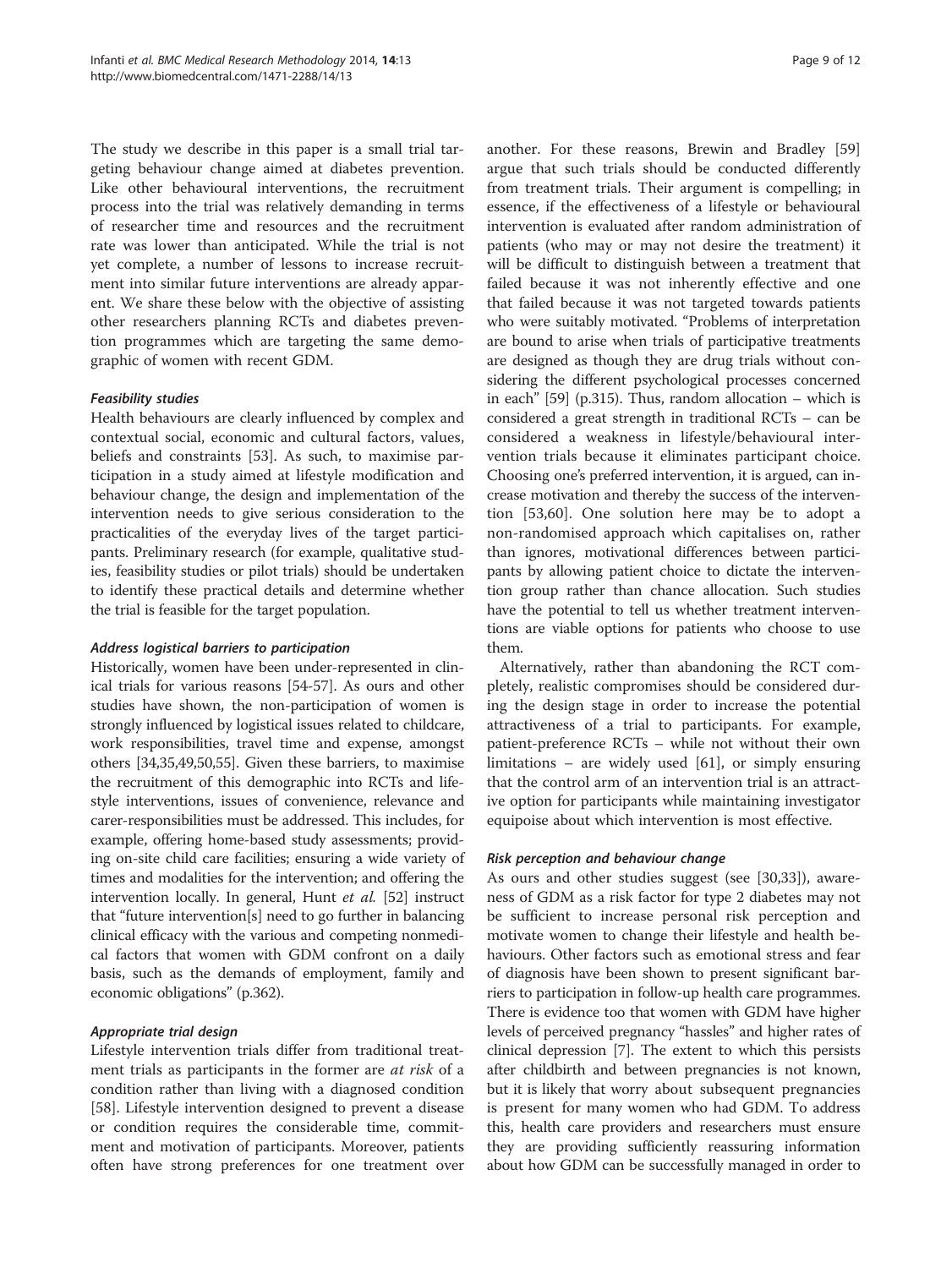<span id="page-9-0"></span>alleviate concerns among the potential population of participants.

Finally, it seems instructive to note that while individual risk perception does not always result in actual behaviour change, it may still indicate a readiness to change [\[31\]](#page-10-0). In this respect, researchers should consider integrating cognitive behavioural strategies into lifestyle interventions not only to address the underlying psychological barriers that mitigate success in regard to behaviour change, but also to assist women who are still 'pre-contemplators' in regard to lifestyle modification to progress towards the stages of contemplation and taking action [\[62\]](#page-11-0).

In the end, lifestyle intervention in people at high risk for type 2 diabetes can result in sustained changes and a corresponding reduction in the burden of the disease well after the intervention stops [\[23\]](#page-10-0). As such, it is imperative to understand the motivators and barriers to participation in such interventions for women with prior GDM. Our study team has learned a number of practical lessons from recruitment into the current trial. We plan to incorporate these lessons – along with the analysis of trial outcomes – into the design of a larger trial of a revised intervention, anchored in evidence of what works best for this cohort of women in the Irish context.

# **Endnotes**

The glucose levels used to diagnose IFG and IGT in this study are based on the 2010 recommendations of the American Diabetes Association. GDM was diagnosed based on the recommendations of the International Association of Diabetes and Pregnancy Study Groups (IADPSG) [[63](#page-11-0)].

#### Abbreviations

BMI: Body mass index; CI: Confidence interval; DIP: Diabetes in pregnancy; DM: Diabetes mellitus; DPP: Diabetes Prevention Program; FDPS: Finnish Diabetes Prevention Study; FPG: Fasting plasma glucose; GDM: Gestational diabetes mellitus; HRB: Health Research Board; IADPSG: International Association of Diabetes and Pregnancy Study Groups; IFG: Impaired fasting glucose; IGT: Impaired glucose tolerance; LASSO: Least absolute shrinkage and selection operator; MDT: Multidisciplinary team; NGT: Normal glucose tolerance; OGTT: Oral glucose tolerance test; PG: Plasma glucose; RCT: Randomised controlled trial; SD: Standard deviation.

#### Competing interests

The authors declare they have no competing interests.

#### Authors' contributions

JJI and AOD are involved in trial management, recruitment, acquisition of baseline data and analysis of outcomes; both JJI and AOD drafted the manuscript. IG, BMcG, LGG, CON and FPD conceived and designed the study; and IG is also involved in trial coordination. JN was also involved in the design of the study and provided advice on the statistical methods. SC was involved in the protocol development and revision of the manuscript. FPD and BMcG revised the manuscript, and all authors read and approved the final manuscript.

#### Authors' information

JJI is a social anthropologist working as a Post-Doctoral Researcher in Medicine. AOD is a psychologist, also working as a Post-Doctoral Researcher in Medicine. IG is Lead Prevention Nurse and Programme Manager for Croí

MyAction at Croí, the West of Ireland Cardiac Foundation, in Galway. BMcG is a Senior Lecturer in Clinical Psychology, Director of the Doctor of Psychological Science programme in Clinical Psychology at NUI Galway, and Joint Director of the Centre for Pain Research. JN is a Senior Lecturer in Biostatistics in the HRB Clinical Research Facility at NUI Galway. LGG is a GP in practice in County Clare, Ireland, and is also founding Clinical Director of the Western General Practice Research and Education Network in Ireland and Senior Lecturer in General Practice at NUI Galway. CON is Professor of Economics at the J.E. Cairnes School of Business & Economics at NUI Galway. SBC is a Consultant Cardiologist in Imperial College London and a member of the original EuroAction steering group. FPD is a Consultant Endocrinologist at the University Hospital Galway; Head of the School of Medicine at NUI Galway; Director of the Galway Diabetes Research Centre and lead Principal Investigator responsible for the scientific and technical direction of the Atlantic DIP research programme.

#### Acknowledgements

The authors are grateful for the support of Ireland's Health Research Board (HRB) for funding this research project. We would like to thank Louise A. Carmody, Research Administrator of the Diabetes in Pregnancy Clinical Service, for invaluable support with trial recruitment; Jenni Jones, Director of Prevention Programmes, Education & Training at Croí, for assistance with trial coordination; and Eoin Noctor, Clinical Research Fellow at NUI Galway, for conducting prevalence and follow-screening for pre-diabetes and type 2 diabetes in women with prior GDM.

#### Author details

<sup>1</sup>School of Medicine, Clinical Science Institute, National University of Ireland Galway, Galway, Ireland. <sup>2</sup> Croí-The West of Ireland Cardiac Foundation, Croi Heart and Stroke Centre, Moyola Lane, Newcastle, Galway, Ireland. <sup>3</sup>School of Psychology, National University of Ireland Galway, University Road, Galway, Ireland. <sup>4</sup> HRB Clinical Research Facility, National University of Ireland Galway, University Road, Galway, Ireland. <sup>5</sup>Discipline of General Practice, National University of Ireland Galway, 1 Distillery Road, Galway, Ireland. <sup>6</sup>J.E. Cairnes School of Business & Economics, Cairnes Building, National University of Ireland Galway, Galway, Ireland. <sup>7</sup> Division of Cardiology Cardiothoracic and Thoracic Surgery, Imperial College Healthcare NHS Trust, London, UK.

#### Received: 3 September 2013 Accepted: 20 January 2014 Published: 24 January 2014

#### References

- 1. Dunne FP, Gaffney G: The birth of ATLANTIC DIP: an overview. Ir Med J 2012, 105(5 Suppl):2–4.
- 2. Lancet T: The global challenge of diabetes. Lancet 2008, 371(9626):1723.
- 3. Reece EA: The fetal and maternal consequences of gestational diabetes mellitus. J Matern Fetal Neonatal Med 2010, 23(3):199–203.
- 4. O'Sullivan EP, Avalos G, O'Reilly M, Dennedy MC, Gaffney G, Dunne FP: Atlantic DIP: the prevalence and consequences of gestational diabetes in Ireland. Ir Med J 2012, 105(5 Suppl):13–15.
- 5. Metzger B, Lowe L, Dyer A: Hyperglycemia and adverse pregnancy outcomes. New Eng J Med 2008, 358(19):1991–2002.
- 6. O'Sullivan EP, Avalos G, O'Reilly M, Dennedy MC, Gaffney G, Dunne F: Atlantic Diabetes in Pregnancy (DIP): the prevalence and outcomes of gestational diabetes mellitus using new diagnostic criteria. Diabetologia 2011, 54(7):1670–1675.
- 7. Lydon K, Dunne FP, Owens L, Avalos G, Sarma KM, O'Connor C, Nestor L, McGuire BE: Psychological stress associated with diabetes during pregnancy: a pilot study. Ir Med J 2012, 105(5 Suppl):26-28.
- 8. Vaarasmaki M, Pouta A, Elliot P, Tapanainen P, Sovio U, Ruokonen A, Hartikainen AL, McCarthy M, Jarvelin MR: Adolescent manifestations of metabolic syndrome among children born to women with gestational diabetes in a general-population birth cohort. Am J Epidemiol 2009, 169(10):1209–1215.
- 9. Aberg A, Westbom L: Association between maternal pre-existing or gestational diabetes and health problems in children. Acta Paediatr 2001, 90(7):746–750.
- 10. Bellamy L, Casas JP, Hingorani AD, Williams D: Type 2 diabetes mellitus after gestational diabetes: a systematic review and meta-analysis. Lancet 2009, 373(9677):1773–1779.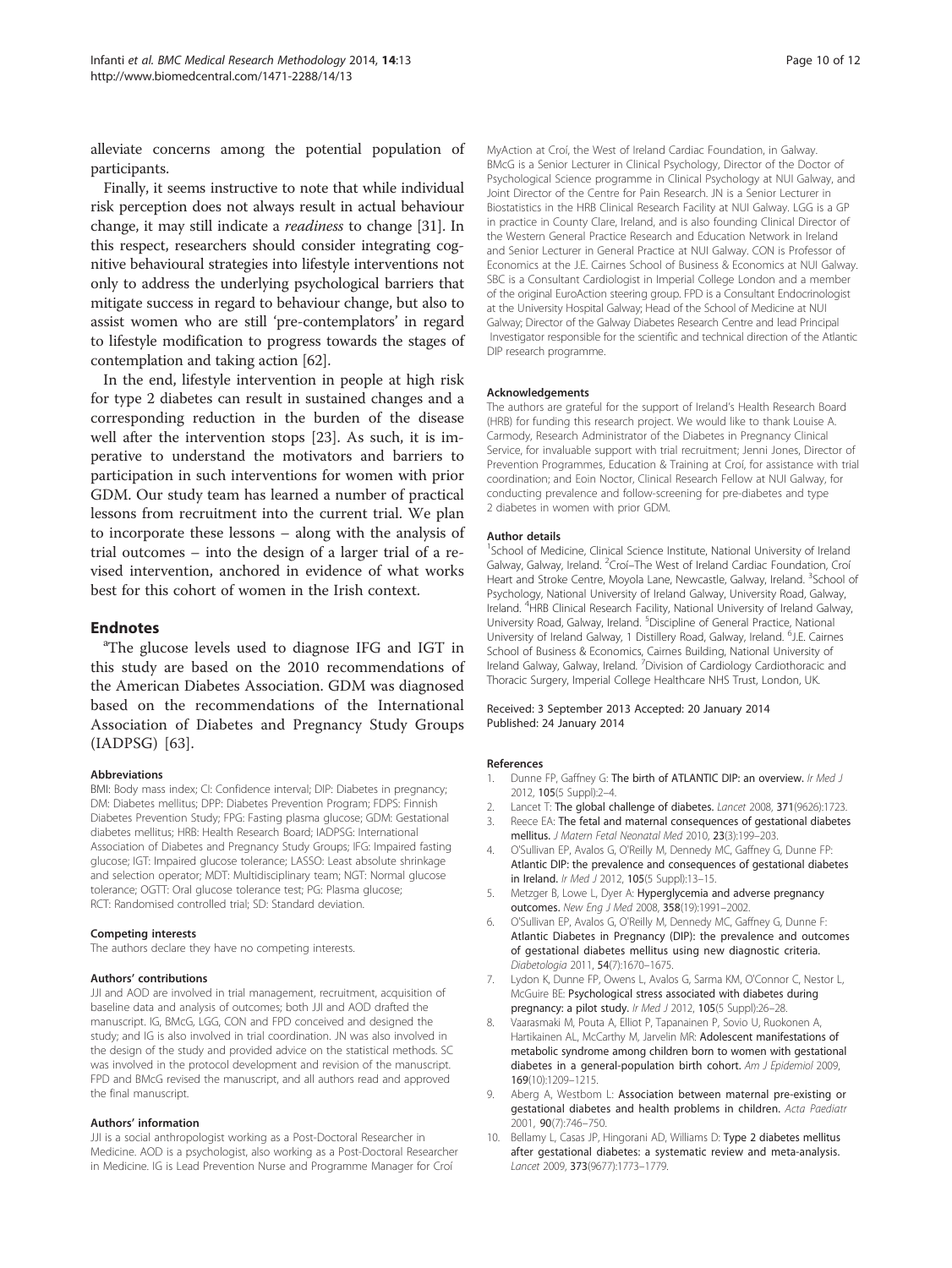- <span id="page-10-0"></span>11. Hyer S, Shehata H: Gestational diabetes mellitus. Curr Obstetr Gynecol 2005, 15:368–374.
- 12. Ekelund U, Brage S, Griffin SJ, Wareham NJ: Objectively measured moderate- and vigorous-intensity physical activity but not sedentary time predicts insulin resistance in high-risk individuals. Diabetes Care 2009, 32(6):1081–1086.
- 13. O'Reilly MW, Avalos G, Dennedy MC, O'Sullivan EP, Dunne F: Atlantic DIP: high prevalence of abnormal glucose tolerance post partum is reduced by breast-feeding in women with prior gestational diabetes mellitus. Eur J Endocrinol 2011, 165(6):953–959.
- 14. O'Reilly M, Avalos G, O'Sullivan E, Dennedy M, Dunne F: High prevalence of metabolic syndrome postpartum associated with adverse maternal outcomes in women with gestational diabetes. Ir J Med Sci 2010, 179(Suppl 13):523.
- 15. Eriksson KF, Lindgärde F: Prevention of type 2 (non-insulin-dependent) diabetes mellitus by diet and physical exercise. The 6-year Malmö feasibility study. Diabetologia 1991, 34(12):891–898.
- 16. Moore SM, Hardie EA, Hackworth NJ, Critchley CR, Kyrios M, Buzwell SA, Crafti NA: Can the onset of type 2 diabetes be delayed by a group-based lifestyle intervention? A randomised control trial. Psychol Health 2010, 26(4):485–499.
- 17. Laatikainen T, Dunbar JA, Chapman A, Kilkkinen A, Vartiainen E, Heistaro S, Philpot B, Absetz P, Bunker S, O'Neil A: Prevention of type 2 diabetes by lifestyle intervention in an Australian primary health care setting: Greater Green Triangle (GGT) Diabetes Prevention Project. BMC public health 2007, 7(1):249.
- 18. Knowler W, Barrett-Connor E, Fowler S, Hamman R, Lachin J, Walker E, Nathan D: Reduction in the incidence of type 2 diabetes with lifestyle intervention or metformin. New Eng J Med 2002, 346(6):393–403.
- 19. Tuomilehto J, Lindström J, Eriksson JG, Valle TT, Hämäläinen H, Ilanne-Parikka P, Keinänen-Kiukaanniemi S, Laakso M, Louheranta A, Rastas M, Salminen V, Aunola S, Cepaitis Z, Moltchanov V, Hakumäki M, Mannelin M, Martikkala V, Sundvall J, Uusitupa M: Prevention of type 2 diabetes mellitus by changes in lifestyle among subjects with impaired glucose tolerance. New Eng J Med 2001, 344(18):1343–1350.
- 20. Pan XR, Li GW, Hu YH, Wang JX, Yang WY, An ZX, Hu ZX, Xiao JZ, Cao HB, Liu PA: Effects of diet and exercise in preventing NIDDM in people with impaired glucose tolerance: the Da Qing IGT and Diabetes Study. Diabetes Care 1997, 20(4):537–544.
- 21. Ackermann RT, Finch EA, Brizendine E, Zhou HH, Marrero DG: Translating the Diabetes Prevention Program into the community - The DEPLOY pilot study. Am J Prev Med 2008, 35(4):357–363.
- 22. Gillies CL, Abrams KR, Lambert PC, Cooper NJ, Sutton AJ, Hsu RT, Khunti K: Pharmacological and lifestyle interventions to prevent or delay type 2 diabetes in people with impaired glucose tolerance: systematic review and meta-analysis. BMJ 2007, 334(7588):19.
- 23. Lindström J, Ilanne-Parikka P, Peltonen M, Aunola S, Eriksson JG, Hemiö K, Hämäläinen H, Härkönen P, Keinänen-Kiukaanniemi S, Laakso M, Louheranta A, Mannelin M, Paturi M, Sundvall J, Valle T, Uusitupa M, Tuomilehto J: Sustained reduction in the incidence of type 2 diabetes by lifestyle intervention: follow-up of the Finnish Diabetes Prevention Study. Lancet 2006, 368(9548):1673–1679.
- 24. Ratner RE, Christophi CA, Metzger BE, Dabelea D, Bennett PH, Pi-Sunyer X, Fowler S, Kahn SE: Prevention of diabetes in women with a history of gestational diabetes: effects of metformin and lifestyle interventions. J Clin Endocrinol Metab 2008, 93(12):4774–4779.
- 25. Clark HD, van Walraven C, Code C, Karovitch A, Keely E: Did publication of a clinical practice guideline recommendation to screen for type 2 diabetes in women with gestational diabetes change practice? Diabetes Care 2003, 26(2):265–268.
- 26. Dietz PM, Vesco KK, Callaghan WM, Bachman DJ, Bruce FC, Berg CJ, England LJ, Hornbrook MC: Postpartum screening for diabetes after a gestational diabetes mellitus-affected pregnancy. Obstet Gynecol 2008, 112(4):868–874.
- 27. Ferrara A, Hedderson MM, Albright CL, Ehrlich SF, Quesenberry CP Jr, Peng T, Feng J, Ching J, Crites Y: A pregnancy and postpartum lifestyle intervention in women with gestational diabetes mellitus reduces diabetes risk factors: a feasibility randomized control trial. Diabetes Care 2011, 34(7):1519–1525.
- 28. Ostbye T, Krause KM, Lovelady CA, Morey MC, Bastian LA, Peterson BL, Swamy GK, Brouwer RJ, McBride CM: Active Mothers Postpartum:
- 29. Hunt KJ, Conway DL: Who returns for postpartum glucose screening following gestational diabetes mellitus? Am J Obstet Gynecol 2008, 198(4):404–e1.
- 30. Kim C, McEwen LN, Piette JD, Goewey J, Ferrara A, Walker EA: Risk perception for diabetes among women with histories of gestational diabetes mellitus. Diabetes Care 2007, 30(9):2281–2286.
- 31. Morrison M, Lowe J, Collins C: Perceived risk of type 2 diabetes in Australian women with a recent history of gestational diabetes mellitus. Diabet Med 2010, 27(8):882–886.
- 32. Spirito A, Ruggiero L, Bond A, Rotondo L, Coustan DR: Screening measure to assess knowledge of diabetes in pregnancy. Diabetes Care 1990, 13(7):712–718.
- 33. Doran F, Davis K: Factors that influence physical activity for pregnant and postpartum women and implications for primary care. Aust J Prim Health 2011, 17(1):79–85.
- 34. Bennett WL, Ennen CS, Carrese JA, Hill-Briggs F, Levine DM, Nicholson WK, Clark JM: Barriers to and facilitators of postpartum follow-up care in women with recent gestational diabetes mellitus: a qualitative study. J Womens Health 2011, 20(2):239–245.
- 35. Sharp L, Cotton SC, Alexander L, Williams E, Gray NM, Reid JM: Reasons for participation and non-participation in a randomized controlled trial: postal questionnaire surveys of women eligible for TOMBOLA (Trial Of Management of Borderline and Other Low-Grade Abnormal smears). Clin Trials 2006, 3(5):431–442.
- 36. Dasgupta K, Da Costa D, Pillay S, De Civita M, Gougeon R, Leong A, Bacon S, Stotland S, Chetty VT, Garfield N: Strategies to optimize participation in diabetes prevention programs following gestational diabetes: a focus group study. PloS one 2013, 8(7):e67878.
- 37. Infanti JJ, Dunne FP AOD, Gillespie P, Gibson I, Glynn LG, Noctor E, Newell J, McGuire BE: An evaluation of Croi MyAction community lifestyle modification programme compared to standard care to reduce progression to diabetes/pre-diabetes in women with prior gestational diabetes mellitus (GDM): study protocol for a randomised controlled trial. Trials 2013, 14(1):121.
- 38. Wood D, Kotseva K, Jennings C, Mead A, Jones J, Holden A, Connolly S, De Bacquer D, De Backer G: EUROACTION: A European Society of Cardiology demonstration project in preventive cardiology: A cluster randomised controlled trial of a multi-disciplinary preventive cardiology programme for coronary patients, asymptomatic high risk individuals and their families. Eur Heart J 2004, 6(Supplement J):J3–J15.
- 39. Wood DA, Kotseva K, Connolly S, Jennings C, Mead A, Jones J, Holden A, De Bacquer D, Collier T, De Backer G, Faergeman O: Nurse-coordinated multidisciplinary, family-based cardiovascular disease prevention programme (EUROACTION) for patients with coronary heart disease and asymptomatic individuals at high risk of cardiovascular disease: a paired, cluster-randomised controlled trial. Lancet 2008, 371(9629):1999–2012.
- 40. Gibson I, Flaherty G, Cormican S, Jones J, Kerins C, Walsh AM, Costello C, Windle J, Connolly S, Crowley J: Translating guidelines to practice: findings from a multidisciplinary preventive cardiology programme in the west of Ireland. Eur J Preventive Cardiol 2013. Published online: [http://](http://dx.doi.org/10.1177/2047487313498831) [dx.doi.org/10.1177/2047487313498831.](http://dx.doi.org/10.1177/2047487313498831)
- 41. Noctor E, Crowe C, Carmody LA, Avalos GM, Kirwan B, Infanti JJ, O'Dea A, Gillespie P, Newell J, McGuire B, O'Neill C, O'Shea PM, Dunne FP: ATLANTIC DIP: simplifying the follow-up of women with previous gestational diabetes. Eur J Endocrinol 2013, 169(5):681–687.
- 42. Katula JA, Vitolins MZ, Rosenberger EL, Blackwell CS, Morgan TM, Lawlor MS, Goff DC: One-year results of a community-based translation of the diabetes prevention program Healthy-Living Partnerships to Prevent Diabetes (HELP PD) project. Diabetes Care 2011, 34(7):1451–1457.
- 43. British Heart Foundation: In The National Audit of Cardiac Rehabilitation. Edited by ASR. London: British Heart Foundation; 2012.
- 44. Chan DSK, Chau JPC, Chang AM: Acute coronary syndromes: cardiac rehabilitation programmes and quality of life. J Adv Nurs 2005, 49(6):591–599.
- 45. Daly J, Sindone AP, Thompson DR, Hancock K, Chang E, Davidson P: Barriers to participation in and adherence to cardiac rehabilitation programs: a critical literature review. Prog Cardiovasc Nurs 2002, 17(1):8–17.
- 46. Yohannes AM, Yalfani A, Doherty P, Bundy C: Predictors of drop-out from an outpatient cardiac rehabilitation programme. Clin Rehabil 2007, 21(3):222–229.